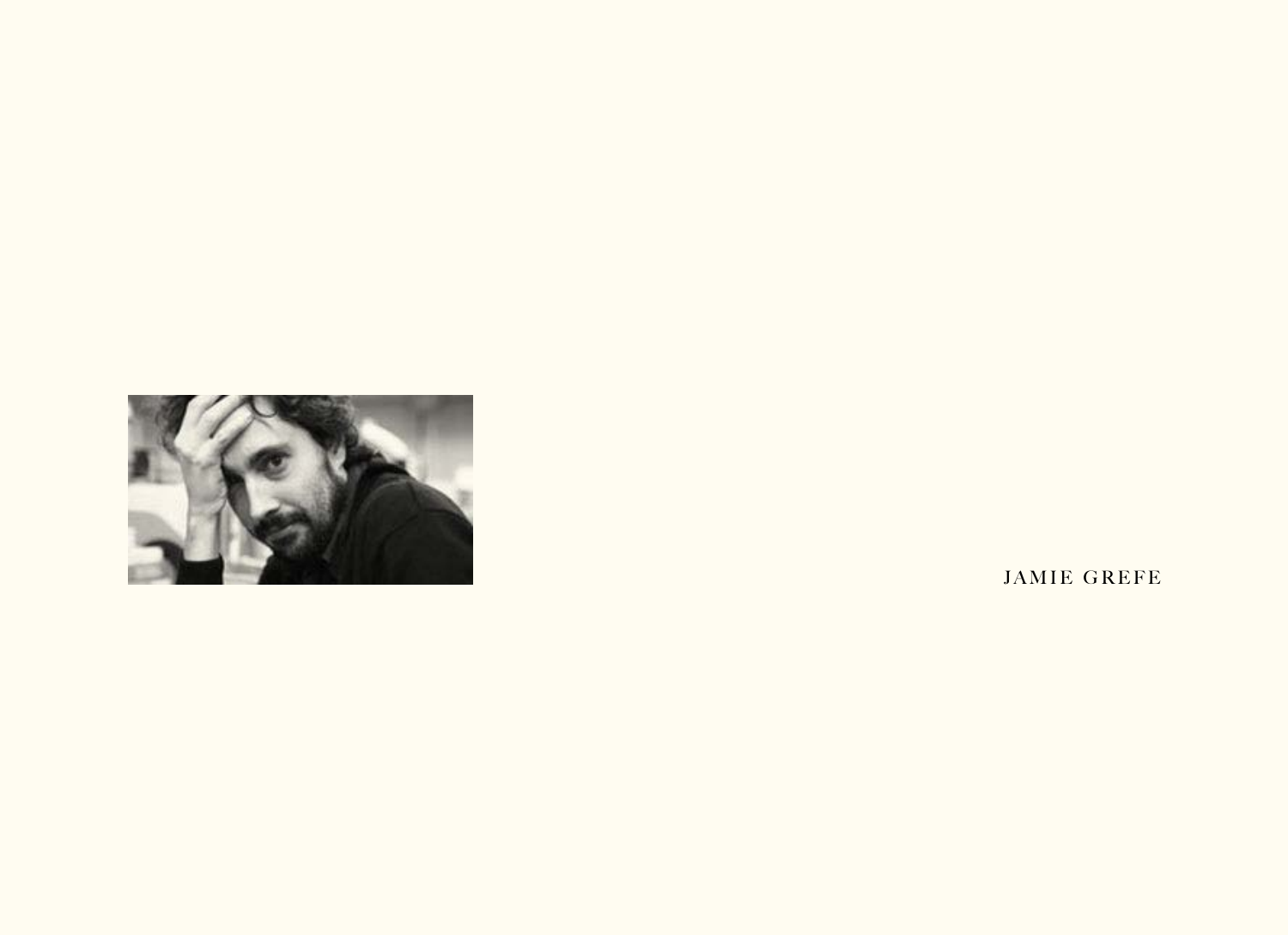## Headcheese GREFE

 $\prod_{\text{my} \text{ checks in sharp titers.}}$ T'm stale medicine when the crust splits, crumbles down

Too late. The fire turned Pat and Paul to sludge.

And I'm outside, popping reds, watching the house tumble and drip. Plumes of skin-smoke like sea waves. I palm more reds and freeze. Metal shines from the rubble.

He rises. The axeman.

I should have seen this all coming.

He's in there huffing embers, swinging at rafters, mowing towards me. I see that mask, how it's peeled off, seared, sticking to some kind of mangled mess of a face. I hightail it.

Sirens barrel up the drive, blues too bright, but those shots, the bullet-cracks, hit the house and pop-thud around me. I turn back. He's stomping now, long strides, holding up a wad of goopy hair: Pat and Paul's shouldstill-be-alive headcheese.

I'm shaking in a good way. Shots hit the tree, the barn, the shed, porch-wood, and sprinkle the field. I slap, snuff out flecks of fire on my shoulder and know, just know it's all going to end and this is it, but just not yet. I'm waiting for the music, see. Saves me a lot of explaining, really: the torch, the cash, the drugs I ate. I mash those reds and crunch, sizzle, let them melt my tongue before running through the red wooden doors of the barn.

The barn is shadows jiggling, just light enough to make out a path to the coop, the second, more secret coop where I get away, the one with the push-spot where Pat said leads a tunnel out to the woods, to the well in the woods. I'm blurry, though, a flesh-hole of light drinking red air. I scurry: hay, feed, wire, shit. So many dead chickens. I duck in, try to avoid the rainbows. Before I can slide in though, there's a vice grip on my ankle, a jerky tightness hauling me out and I'm flung, rabbit tossed across the barn by the axeman. I hit the floor in a slide, sink in a hay-pond, hear him rasp closer through the plummeting straw.

I'm up. A pitchfork is lobbed right at my head. Scramble to my feet, to a corner. And fists are stars, too, edgy rocks or bolts, but I'm faster: red, lit up. I dodge and flail, roll under his legs and can't stop laughing. That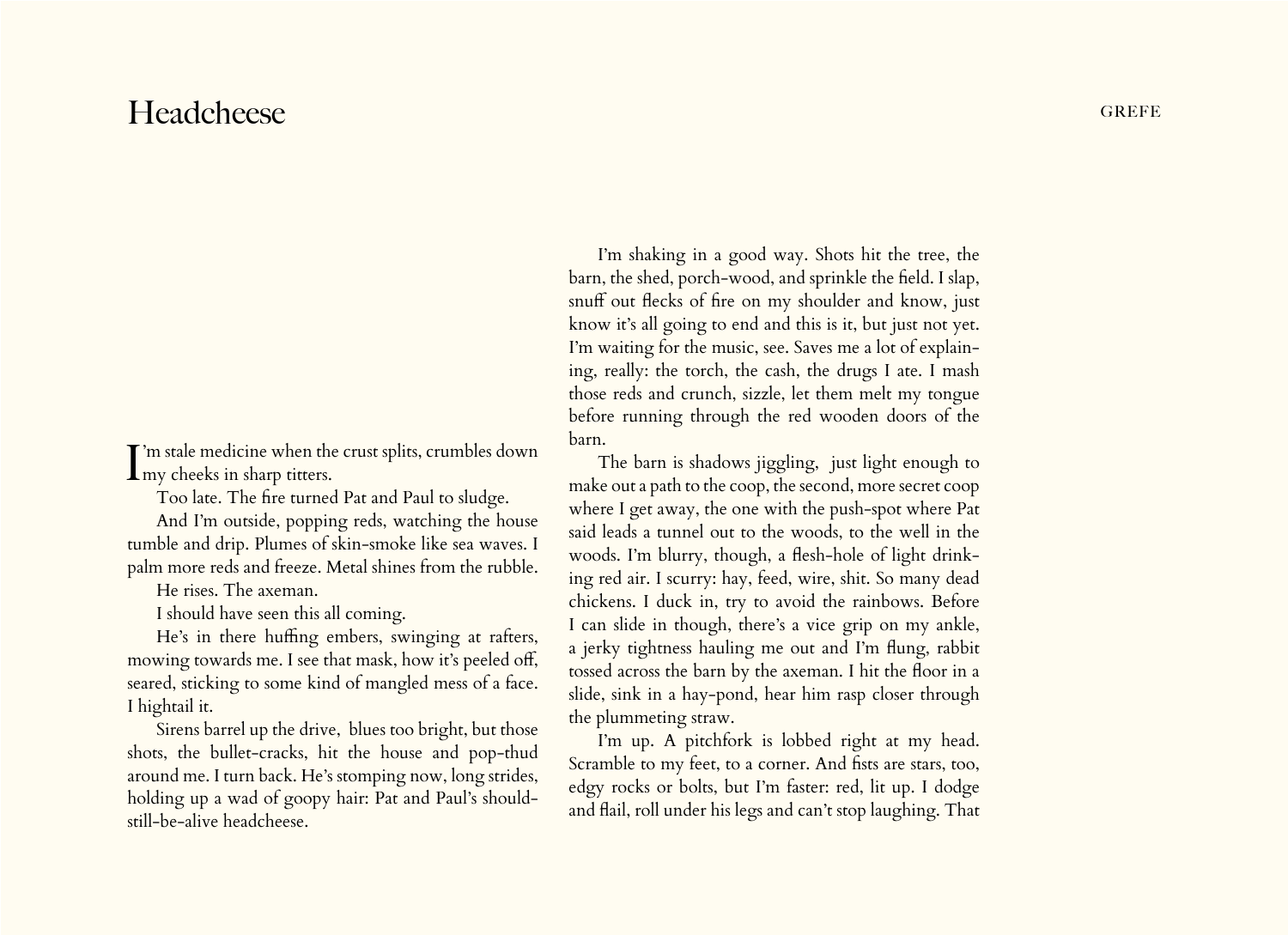voice of mine has changed pitch and I'm too much Paul, too much pick-up truck, cracked windshield and Pellet Gun Paul to be me. But Paul's dead and this new other corner is too soft and feathery like fireworks or popcorn or bullet holes.

Shots hit everywhere. The barn is swiss with stars at night peeking through. Too much smoke. The axeman is frozen, body fluttering and holier than a roast duck. Those bullets he's feeling are strings of blood. He roars smoke, goes down, topples, stumbles, topples, falls and shot upon shot pour into the barn: polka dots. Light it up in holes and through blasted wood I can see it, taste the old man's house. It burns brighter now, orange popping, but the sheriff, when he comes in, is redder than a B-flick devil. He's cracking off rounds into the axeman, fuming and cussin, until he sees me.

I know this by the right hook he lands, the gut kick and the "not you again" Skoal-laden spit I swallow. I see him pull back. I'm outside of myself weeping tobacco juice. He steps slow, pumps his shotgun, but before he can drill me one, the axeman jolts up, is reanimated with a sickle in hand arcing in to catch the sheriff and a slice, a rip so quick, I swear his head looks around soliloquizing, flying through the air for me to catch and dribble. And I do. I catch it. It knocks me back across the barn and into

the coop. I bawk and crawl in, find that magic spot right where Pat or Paul said it would be and I go, baby, dig deep in mad strokes. I'm tunneling through dirt in waves to the well.

I'm not five feet down and I can smell him, can smell headcheese trying to jam his body in deeper, but he can't fit. I bawk, float past dirt for what feels years. But it's when I hit that wall of night-dirt, a solid wall of thick soil, that I know, I know this is it and I know it even harder when I feel the first blast of the dead sheriff's shotgun level me right where I lay, right into my chest. The second shot hits me in the back of the thigh, but I don't know that yet. And the third shot: eyes pulled so far into my body I can taste toes. That third shot, the one that just misses me, it explodes a gust of eggy air in the dirt, dirt that is wood, dirt that saves my hide.

I throw my fist into it to override the clicking sound of reloading, a clicking far, far away, and then the bullet storm from what I am guessing are the other officers who have probably entered the barn in a fury of hellshit and are shredding axeman to twigs, timber, carving novels in his body, worlds of word holes etched in blood. And I punch and punch, don't even know if I'm made of steel, until that wood breaks and I topple, roll into a shaft, sharper, sliding snake-dance past the filth, bawking